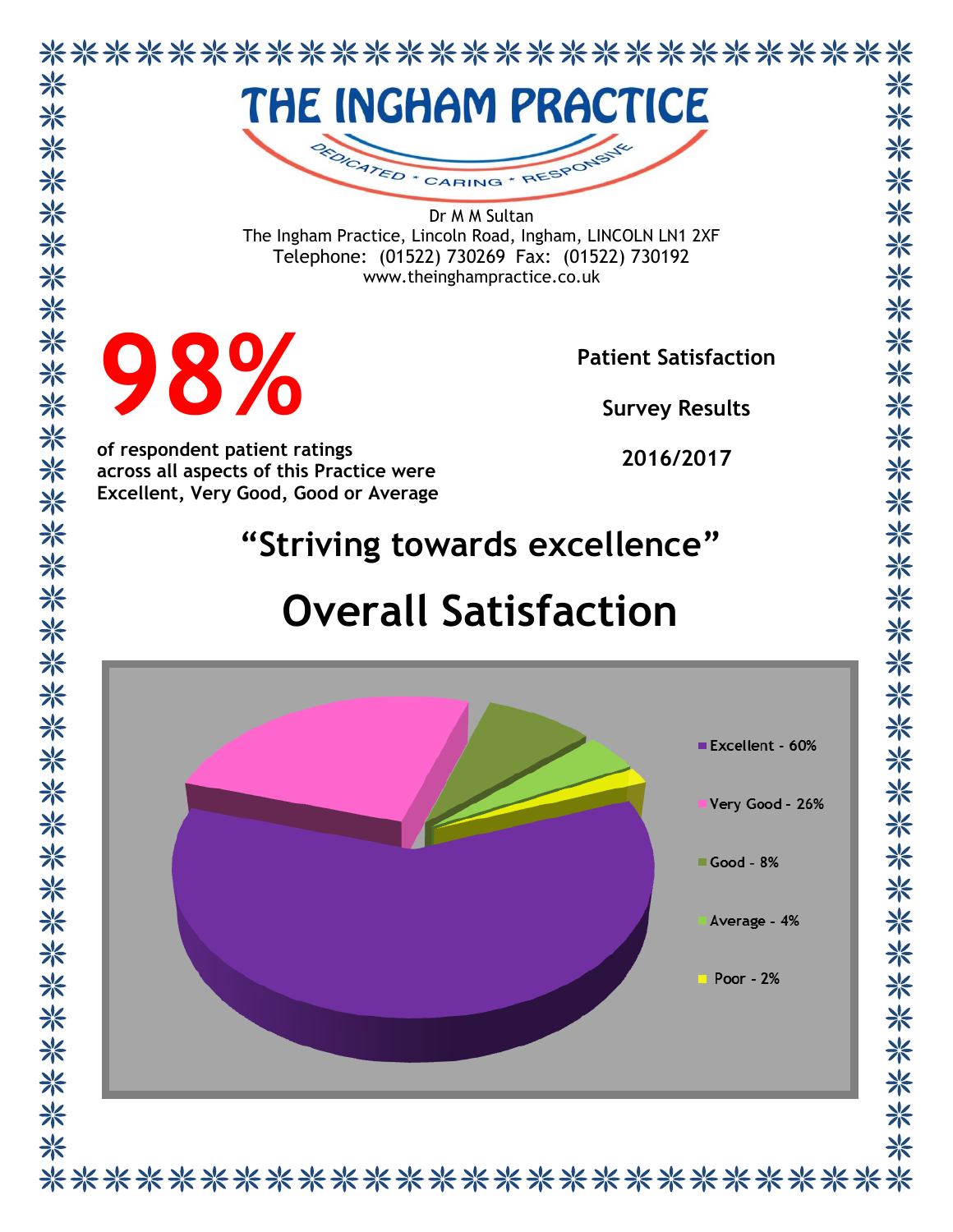# **CONTENTS**

| The Ingham Practice Annual Patient Survey 2016/2017 Analysis  3 |  |
|-----------------------------------------------------------------|--|
|                                                                 |  |
|                                                                 |  |
|                                                                 |  |
|                                                                 |  |
|                                                                 |  |
|                                                                 |  |
|                                                                 |  |
|                                                                 |  |
|                                                                 |  |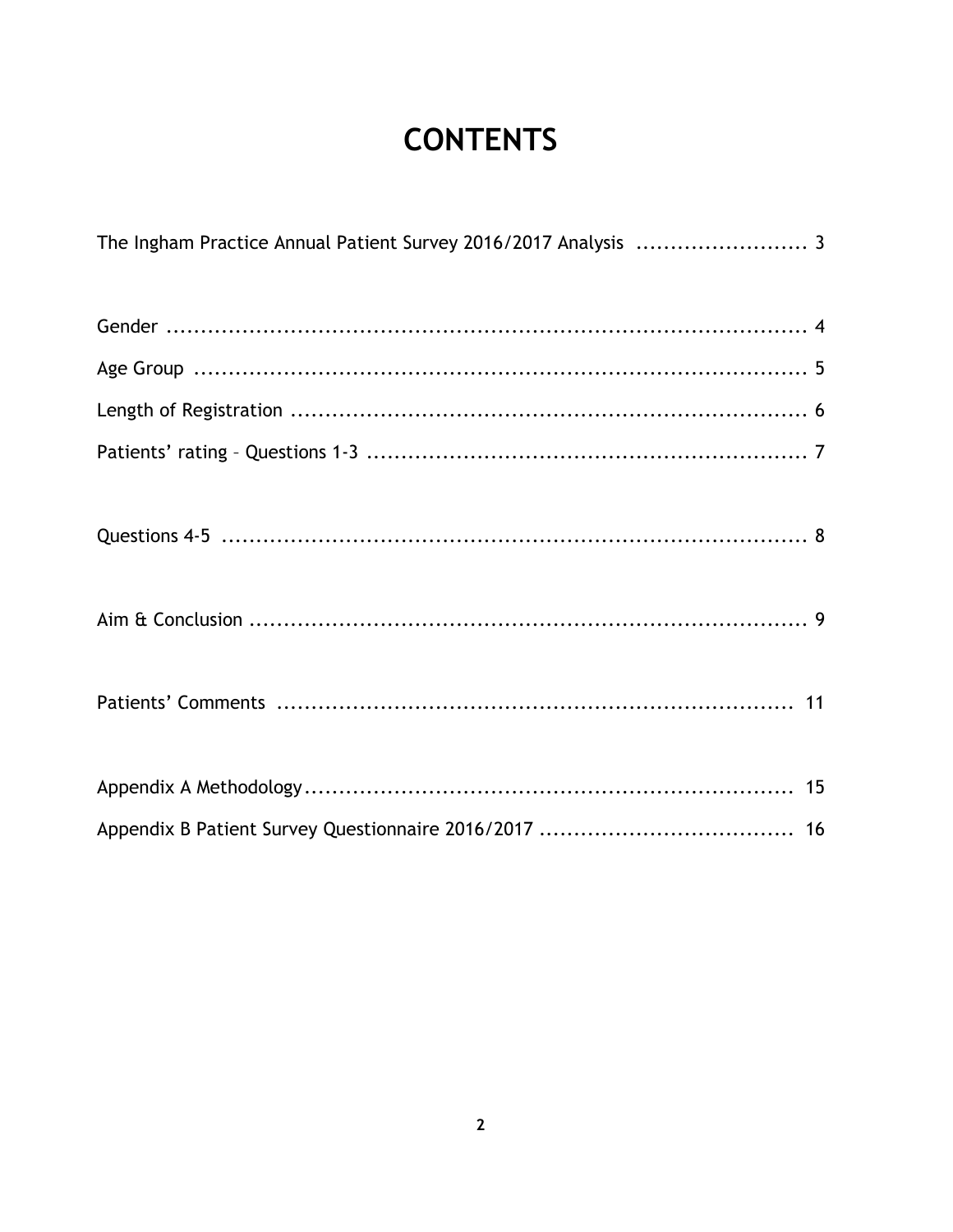

The Ingham Practice, Lincoln Road, Ingham, LINCOLN LN1 2XF Telephone: (01522) 730269 Fax: (01522) 730192 www.theinghampractice.co.uk

## **The Ingham Practice Annual Patient Survey 2016/2017**

## **Analysis**

**Practice List Size 3371**

**Total Number of Questionnaires Provided 130**

**Total Number of Surveys Returned 111 (97%)**

**Total Number of Surveys Not Returned 19 (3%)**

**Completed on 21 October 2016**

## **Questionnaires Provided 130**

**Surveys Returned 111** 

**Surveys Not Returned 19**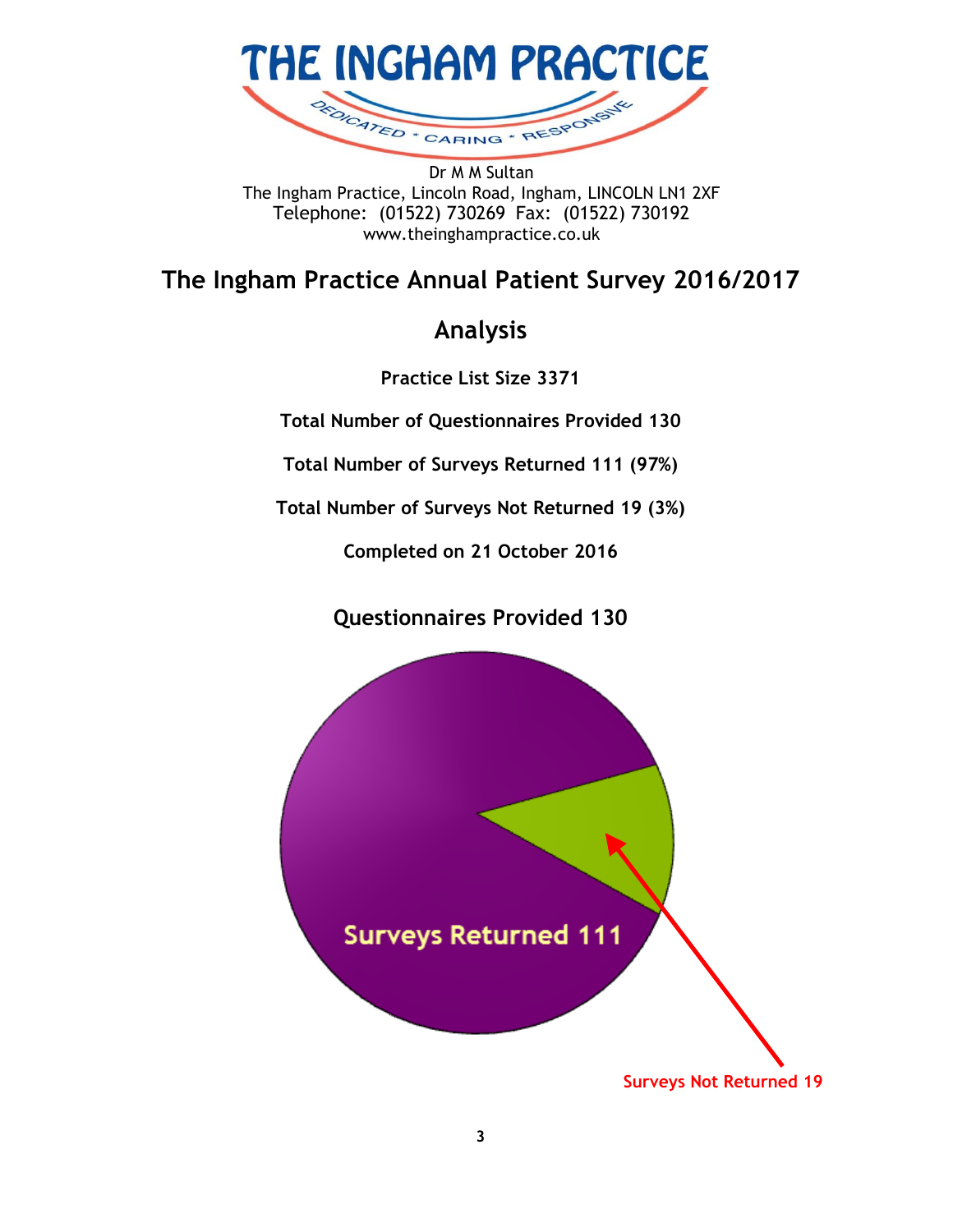### **Gender of Questionnaire Respondents**

**(LAST YEAR'S RESULTS) Survey results 2015/16**

| Male          | 42 (45) | 38% (37%) |
|---------------|---------|-----------|
| <b>Female</b> | 69(79)  | 62% (63%) |



## **Gender of Practice Population**

| Male   | 1706 (1712) | 51% (51%) |
|--------|-------------|-----------|
| Female | 1665 (1669) | 49% (49%) |

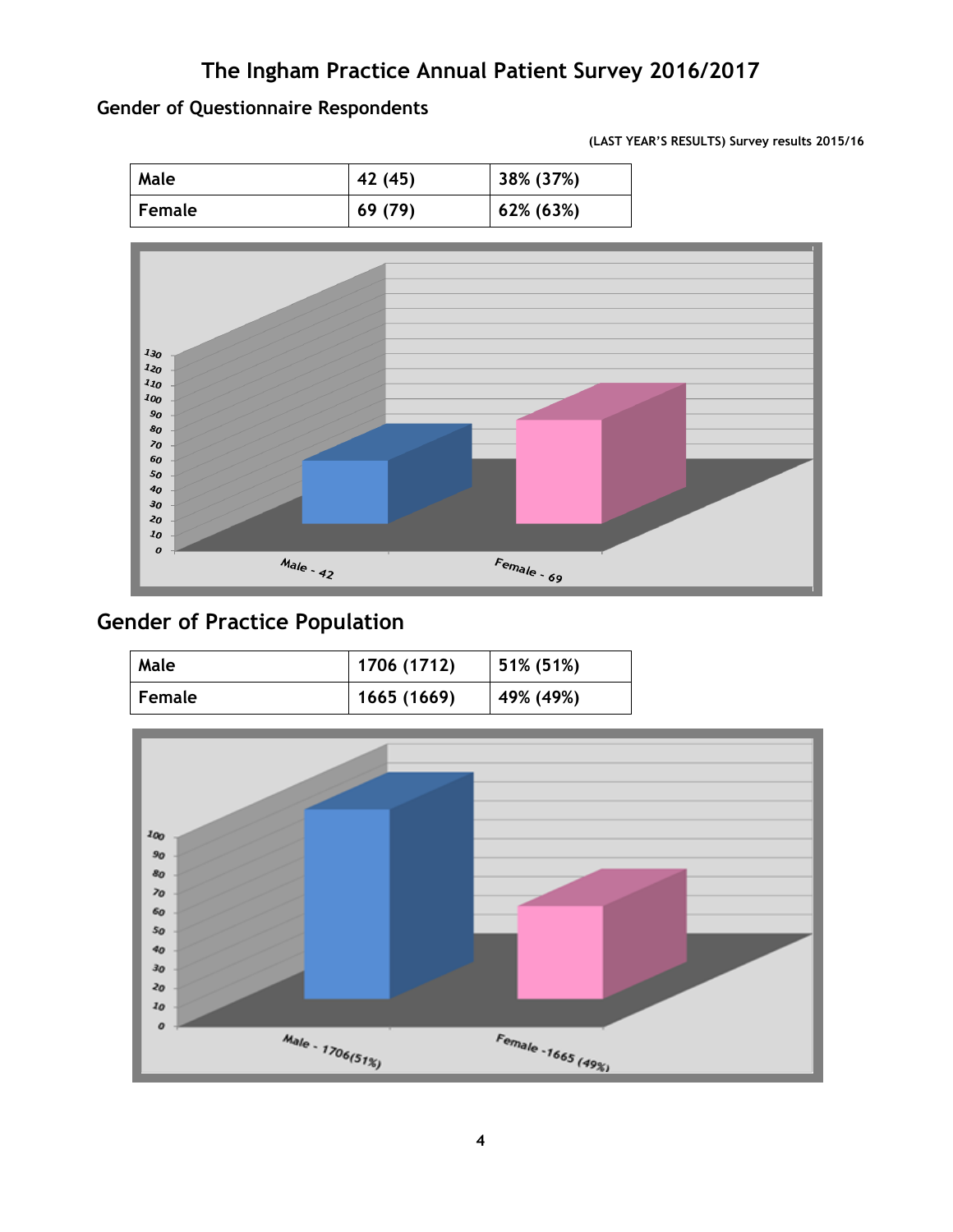### **Respondent Age Groups**

| <b>Teens</b> | 20 <sub>s</sub> | 30 <sub>s</sub> | 40s  | 50s  | 60s  | 70s and<br>over | <b>Not</b><br>specified | <b>Total</b> |
|--------------|-----------------|-----------------|------|------|------|-----------------|-------------------------|--------------|
| (4)          | (13)            | (12)            | (16) | (21) | (27) | (30)            | (3)                     | 126          |
| 4            | 11              |                 | 21   | 24   | 16   | 24              |                         | 111          |





## **Practice Current Population (Data collected from SystmOne)**

**(LAST YEAR'S RESULTS) Survey results 2015/16**

| <b>Teens</b> | 20 <sub>s</sub> | 30 <sub>s</sub> | 40s   | 50s   | 60s   | 70s and<br>over | Total  |
|--------------|-----------------|-----------------|-------|-------|-------|-----------------|--------|
| (764)        | (329)           | (336)           | (512) | (554) | (463) | (423)           | (3381) |
| 764          | 336             | 356             | 494   | 556   | 458   | 407             | 3371   |

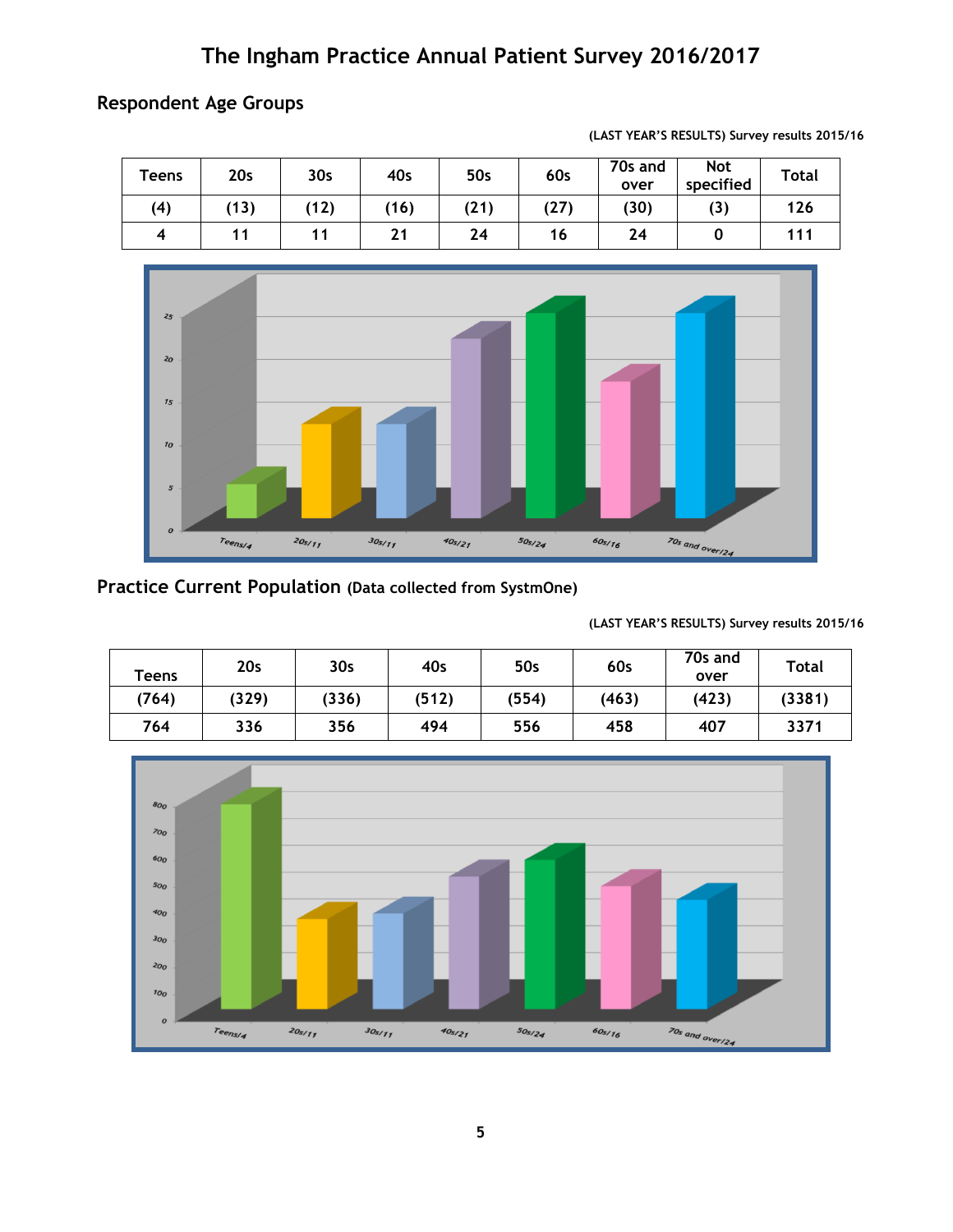## **Survey Respondent's Period of Registration**

**(LAST YEAR'S RESULTS) Survey results 2015/16**

| Period             | Less than<br>5 years | 5 - 10 years | More than<br>10 years | Not specified | Total |
|--------------------|----------------------|--------------|-----------------------|---------------|-------|
| of<br>Registration | (32)                 | (18)         | (75)                  |               | 126   |
|                    | 25                   | 16           | 70                    |               | 111   |

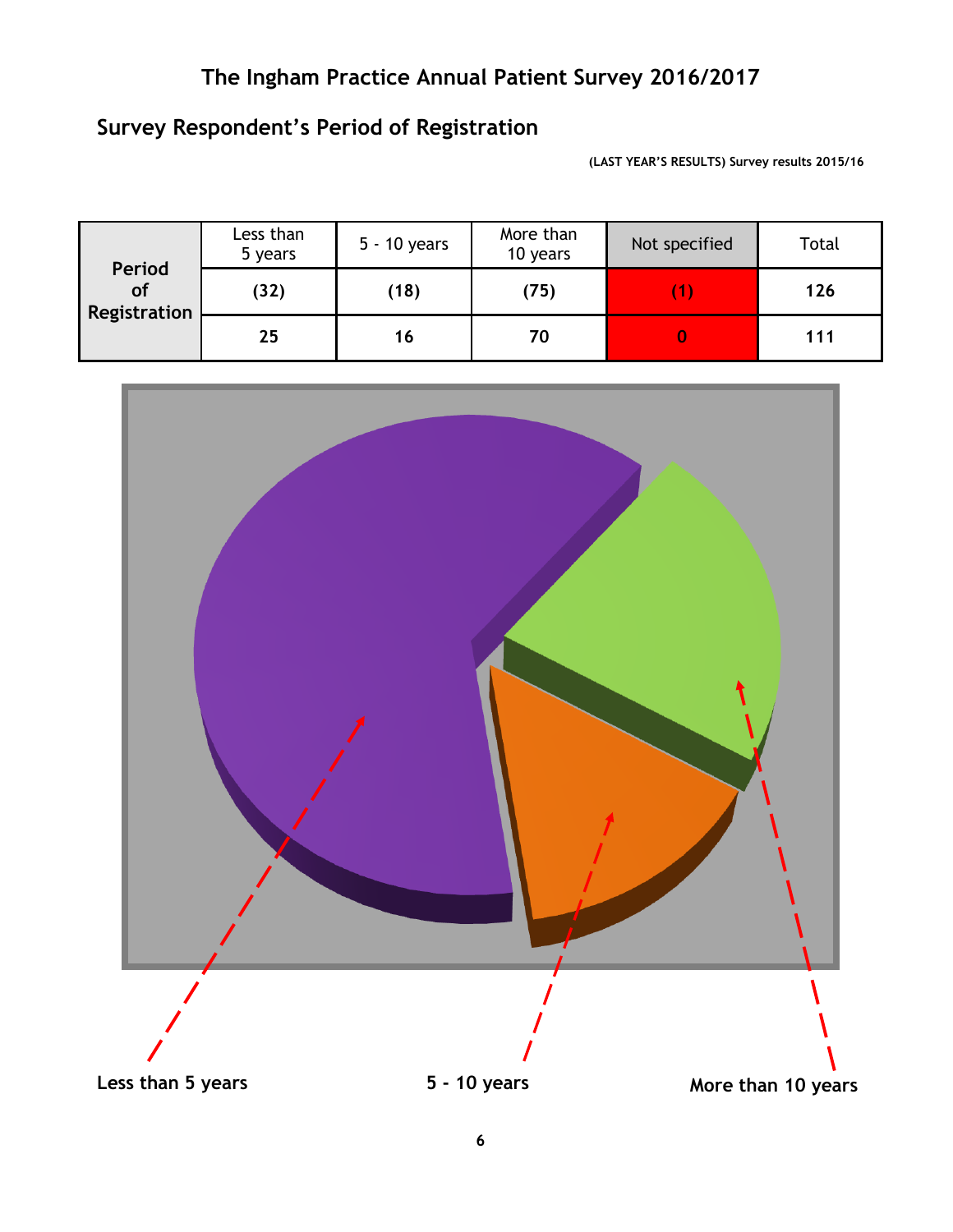**Overall Level of Satisfaction - Excellent/Very Good/Good/Average 97% (2015 – 2016)**

**(LAST YEAR'S RESULTS) Survey results 2015/16**

**Q1 At your most recent visit to the Practice were you treated with respect and consideration by the GPs and staff?**

|                       | <b>Excellent</b><br>Very Good<br>Good<br>Average |       | Poor |     | Sub<br><b>Total</b> |       | No<br>Answer |      | Total     |
|-----------------------|--------------------------------------------------|-------|------|-----|---------------------|-------|--------------|------|-----------|
| GР                    | 92                                               | (103) | 2    | (5) | 94                  | (108) | 17           | (18) | 111(126)  |
| <b>Practice Nurse</b> | 89                                               | (106) | 0    | (3) | 89                  | (109) | 22           | (17) | 111 (126) |
| Reception             | 98                                               | (116) | 0    | (3) | 98                  | (119) | 13           | (7)  | 111 (126) |
| Dispensary            | 85                                               | (105) |      | (4) | 86                  | (109) | 25           | (17) | 111(126)  |

**(LAST YEAR'S RESULTS) Survey results 2015/16**

#### **Q2 How do you rate the current opening hours of the Practice?**

|                      | <b>Excellent</b><br>Very Good<br>Good<br>Average | Poor | Sub<br><b>Total</b> | No<br>Answer | <b>Total</b> |
|----------------------|--------------------------------------------------|------|---------------------|--------------|--------------|
| <b>Opening Hours</b> | (121)<br>106                                     | (4)  | 106<br>(124)        | (2)<br>5     | 111(126)     |

**(LAST YEAR'S RESULTS) Survey results 2015/16**

**Q3 How easy is it to make an appointment in advance with the following healthcare professionals?**

|                       | <b>Excellent</b><br>Very Good<br>Good<br>Average |       | Poor |     | Sub<br><b>Total</b> |       | N <sub>o</sub><br>Answer |     | Total     |
|-----------------------|--------------------------------------------------|-------|------|-----|---------------------|-------|--------------------------|-----|-----------|
| GP                    | 94                                               | (118) |      | (3) | 102                 | (121) |                          | (5) | 111 (126) |
| <b>Practice Nurse</b> | 92                                               | (116) |      | (1) | 93                  | (117) | 18                       | (9) | 111 (126) |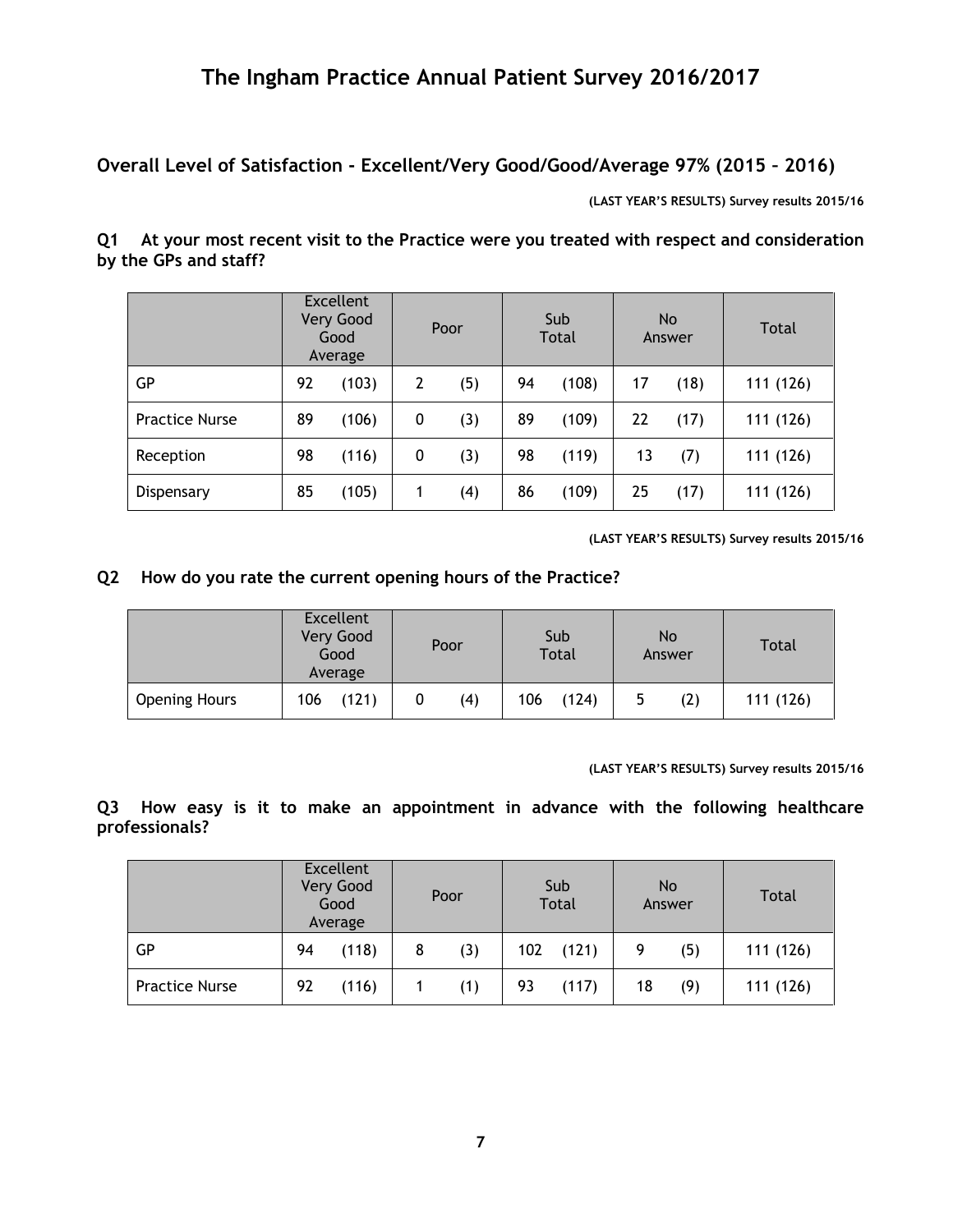### **Question 4**

**(LAST YEAR'S RESULTS) Survey results 2015/16**

Are you aware of the following additional services provided at the Surgery even if you do not use them?

| Services                               |     | Number of Patients<br>answered yes |  |
|----------------------------------------|-----|------------------------------------|--|
| Dispensary                             | 104 | (123)                              |  |
| Cryotherapy Clinic                     | 18  | (23)                               |  |
| <b>Minor Surgery</b>                   | 82  | (98)                               |  |
| NHS Health Check                       | 71  | (86)                               |  |
| Physiotherapy Clinic                   | 43  | (60)                               |  |
| Chlamydia Screening                    | 15  | (31)                               |  |
| <b>Family Planning Services</b>        | 31  | (50)                               |  |
| Pulmonary Rehabilitation Review (COPD) | 16  | (26)                               |  |

### **Question 5**

#### **(LAST YEAR'S RESULTS) Survey results 2015/16**

We would like you to think about your recent experience of our service.

How likely are you to recommend our GP practice to friends and family if they needed similar care of treatment?

| <b>Services</b>             |    | <b>Number of Patients</b> |
|-----------------------------|----|---------------------------|
| <b>Extremely likely</b>     | 67 | (75)                      |
| Likely                      | 30 | (36)                      |
| Neither likely nor unlikely | 7  | (11)                      |
| Unlikely                    | 6  | (3)                       |
| Extremely unlikely          | 0  | (1)                       |
| Do not know                 | 1  | (0)                       |
| No Answer                   | 0  | (O)                       |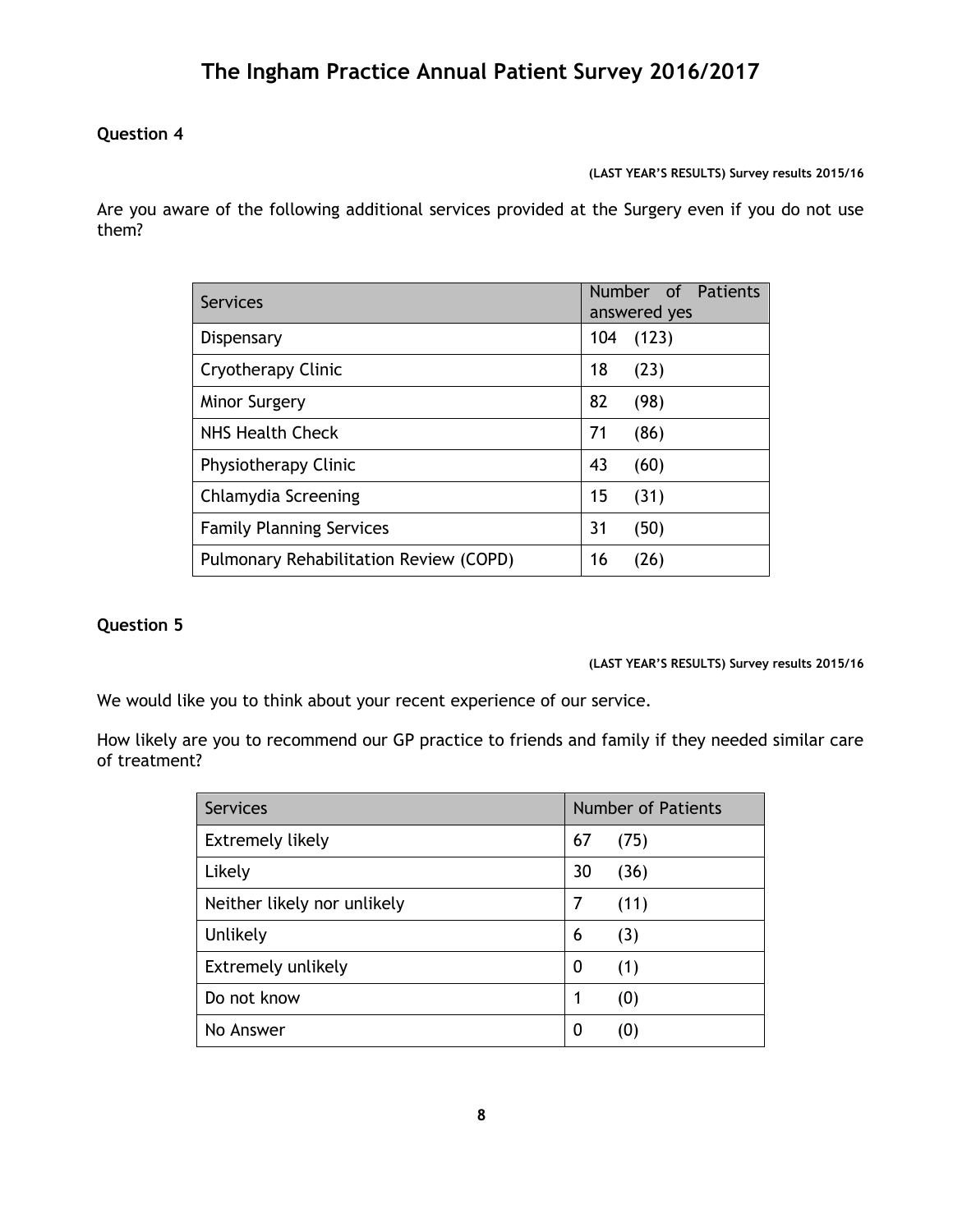

Dr M M Sultan The Ingham Practice, Lincoln Road, Ingham, LINCOLN LN1 2XF Telephone: (01522) 730269 Fax: (01522) 730192 [www.theinghampractice.co.uk](http://www.theinghampractice.co.uk/)

## **The Ingham Practice Annual Patient Survey 2016/2017**

### **Aim**

The aim of the survey is to evaluate patients' satisfaction and feedback in order to improve the level of care provided to all service users.

### **Observations**

**(LAST YEAR'S RESULTS) Survey results 2015/16**

98% of respondents rated the service provided as being within the range of excellent to average.

However, the following respondents gave a low score as follows:

2 (5) patients were not happy with the GP services

- 0 (3) patients were not happy with the Nurse services
- 0 (3) patients were not happy with Reception services
- 1 (4) patient was not happy with Dispensary services
- 0 (4) patients were not happy with the opening hours

8 (3) patients were not happy with the arrangements for advanced booking of a doctor's appointment

1 (1) patient was not happy with the arrangements for advanced booking of a nurse's appointment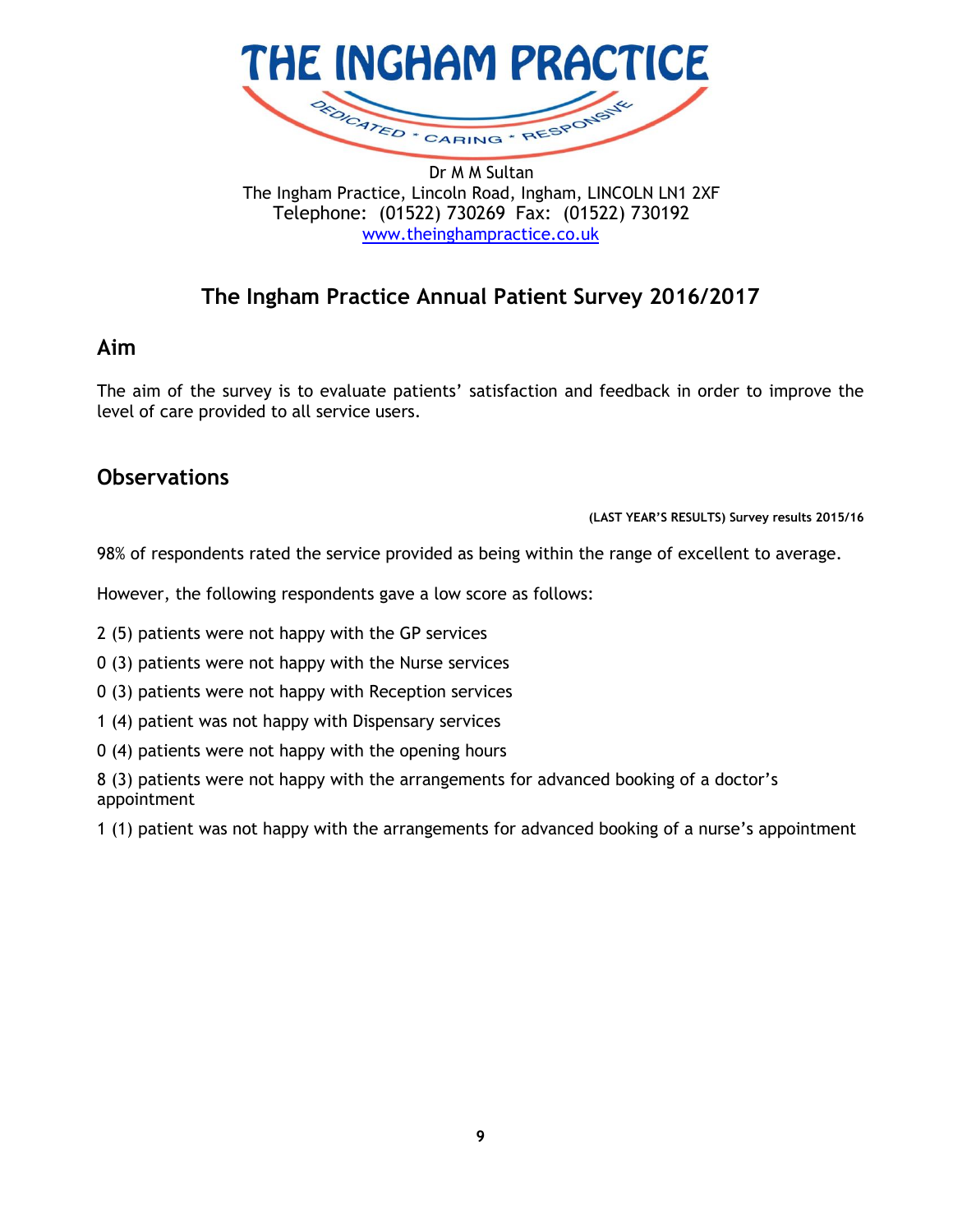#### **Conclusion**

The Ingham Practice continues to provide a highly professional, convenient and patient friendly service which is greatly appreciated by the vast majority of patients. This is supported by the level of satisfaction shown in this survey, patients' feedback and their complimentary comments.

We are very pleased with our survey outcome, the latest results of which are reflected in the recently published NHS England Patient Experience of Care Survey undertaken in July-September 2015 to January-March 2016.

Three results highlighted by the NHS survey are:

Ingham Practice

| Overall Patient Experience 90.9% | (National Average 84.95%) |
|----------------------------------|---------------------------|
| Getting through by phone 94.6%   | (National Average 72.84%) |
| Making an appointment 80.43%     | (National Average 74.78%) |

We have noticed that making an appointment has dropped from 90.65% to 80.43%.

The Practice's new appointment system will increase the availability of pre-bookable appointments and on-line appointments.

However, we are delighted with these results and hope that the percentage of making an appointment level will increase with the implementation of the new appointment system.

The Ingham Practice strives towards providing a dedicated, caring and responsive service whilst maintaining a high level of patient centred care.

\*\*\*\*\*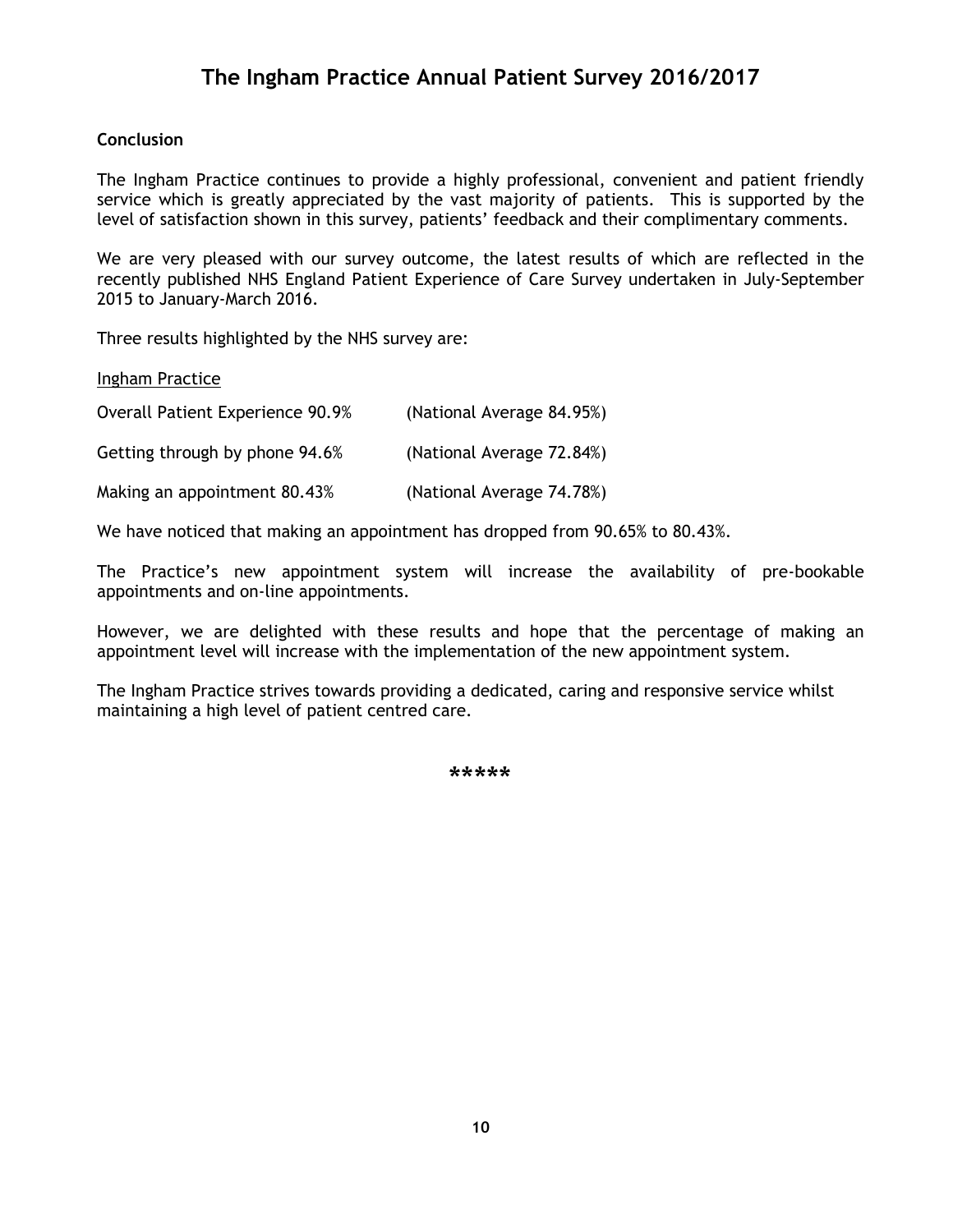### PATIENT COMMENTS AND SUGGESTIONS (copied verbatim)

- 1 Would like it to be easier to get an appointment with a GP.
- 2 Had conversation with General Manager, running to appointment times with odd exceptions would be better for the practice I feel.
- 3 I think I have only visited around 10 times in the last 14 years. No complaints to date.
- 4 I find it unsatisfactory to have music playing whilst a GP is doing a consultation.
- 5 Only problem is making an appointment with the doctor of my choice (Dr Sultan).
- 6 Morning surgery could be quicker for patients.
- 7 Can honestly say we have always received good care and attention from all the doctors and nurses at the practice.
- 8 It's very hard for children to get appointments school buses, 100% attendance, school work pressure. My children fight with me to attend open surgery.
- 9 Huge difficulties in trying to get an appointment. Using the website was difficult. Receptionist said 2.5 week wait, rarely see the same doctor. Have discussed changing doctors.
- 10 In the brief time I have been with this surgery I have had two of the longest waits of my medical life. Once with a relative and once myself (2.5 and 4 hours) in a stuffy non aircon waiting room.
- 11 Very difficult to get an appointment with Dr Sultan, other doctors change quite regularly. Online appointments are never available, very difficult for working people. Long waiting times when you arrive for an appointment. Dr Sultan an excellent doctor.
- 12 You have to wait a long time to see a doctor and you are not guaranteed to see the same one. I personally feel uncomfortable seeing one which makes it harder to come to the doctors.
- 13 We find it's always hard to get an appointment with our own Doctor. We tend to use the nurse practitioner as she is good and we can normally get to see her very quickly. We don't understand the other doctors and feel they are not really interested in the patient.
- 14 More permanent doctors speaking clear English.
- 15 Everything is first class.
- 16 Appointments to see Dr Sultan are extremely hard, if not impossible to achieve. Other doctors keep changing so much and not aware of history.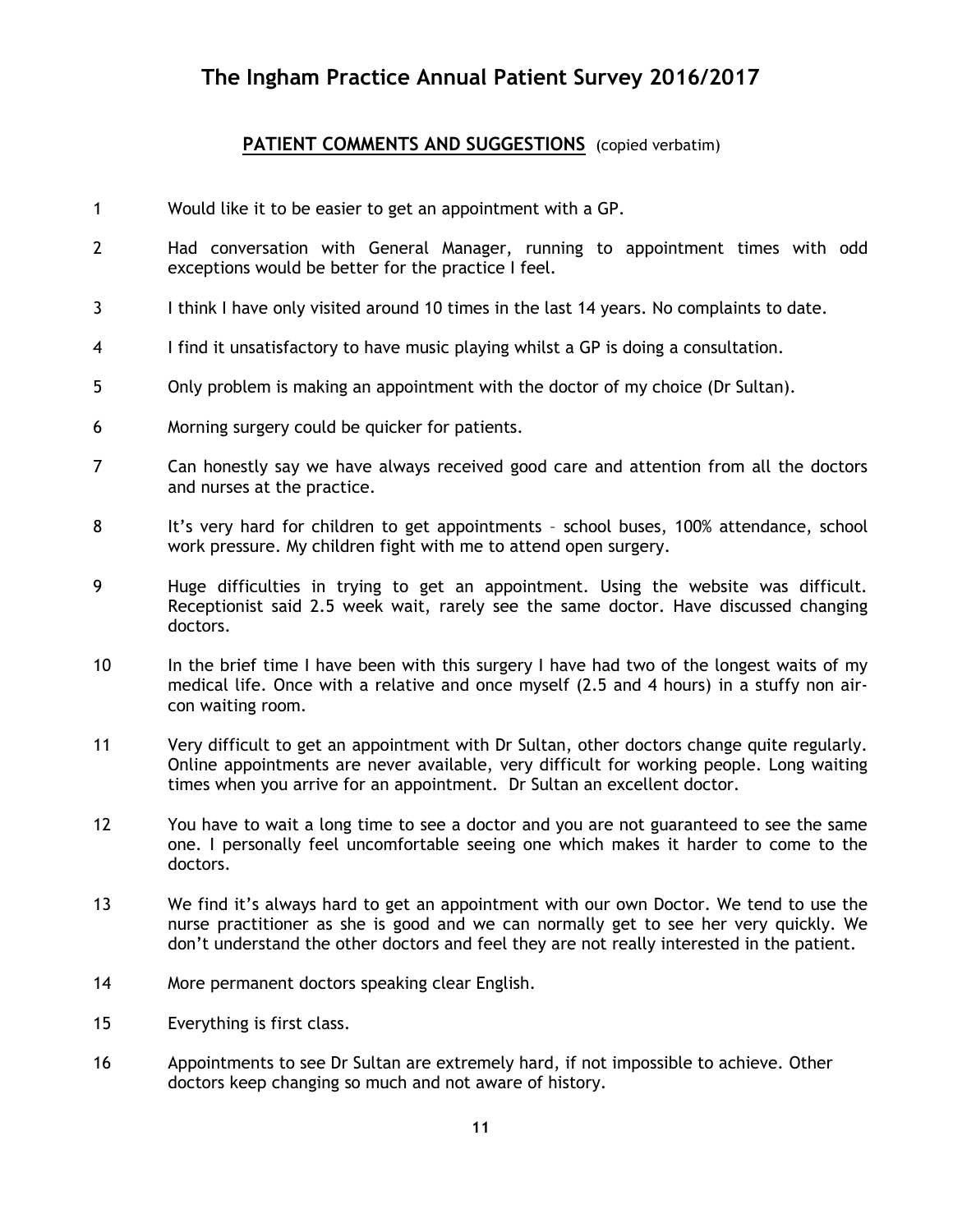- 17 When I hear of problems with NHS it reminds me yet again how lucky my family are to be registered at the practice.
- 18 The practice nurse is excellent.
- 19 Very happy.
- 20 A very helpful and supportive surgery. Thank you.
- 21 Dr Sultan and his staff have provided myself and my family with excellent service. Thank you.
- 22 Unfortunately I have to attend the surgery fairly often due to chronic conditions. I always find reception to be the opposite of the stereotyped, friendly, warm and helpful. The nurses that I see regularly are kind, helpful and professional.
- 23 Consistent high standards of service provided by all clinical and non-clinical staff.
- 24 This is the best medical service I have ever experienced. I consider myself privileged to be served here.
- 25 Having attended this practice for over 30 years I am very satisfied with the care I have received.
- 26 Continue as you are!
- 27 The Ingham Practice is very, very good.
- 28 Excellent Service.
- 29 Very happy, continue the good work.
- 30 I can't think of any suggestions to improve the service my family and I have received over the years. The excellent scores from surveys and inspections reflect the very hard work every single person puts in. I consider myself fortunate to be registered here. Thank you.
- 31 Sometimes difficult to get an appointment with a specific GP. All staff at present are very pleasant and helpful.
- 32 Doctors don't stay for long. More consistent or permanent doctors please.
- 33 Overall service is very good. When coming to open surgery do not know the doctors so sometimes do not feel as comfortable discussing more personal problems.
- 34 Visiting the surgery is always a very positive experience. Thank you for helping to keep me so healthy.
- 35 All very good, helpful and friendly.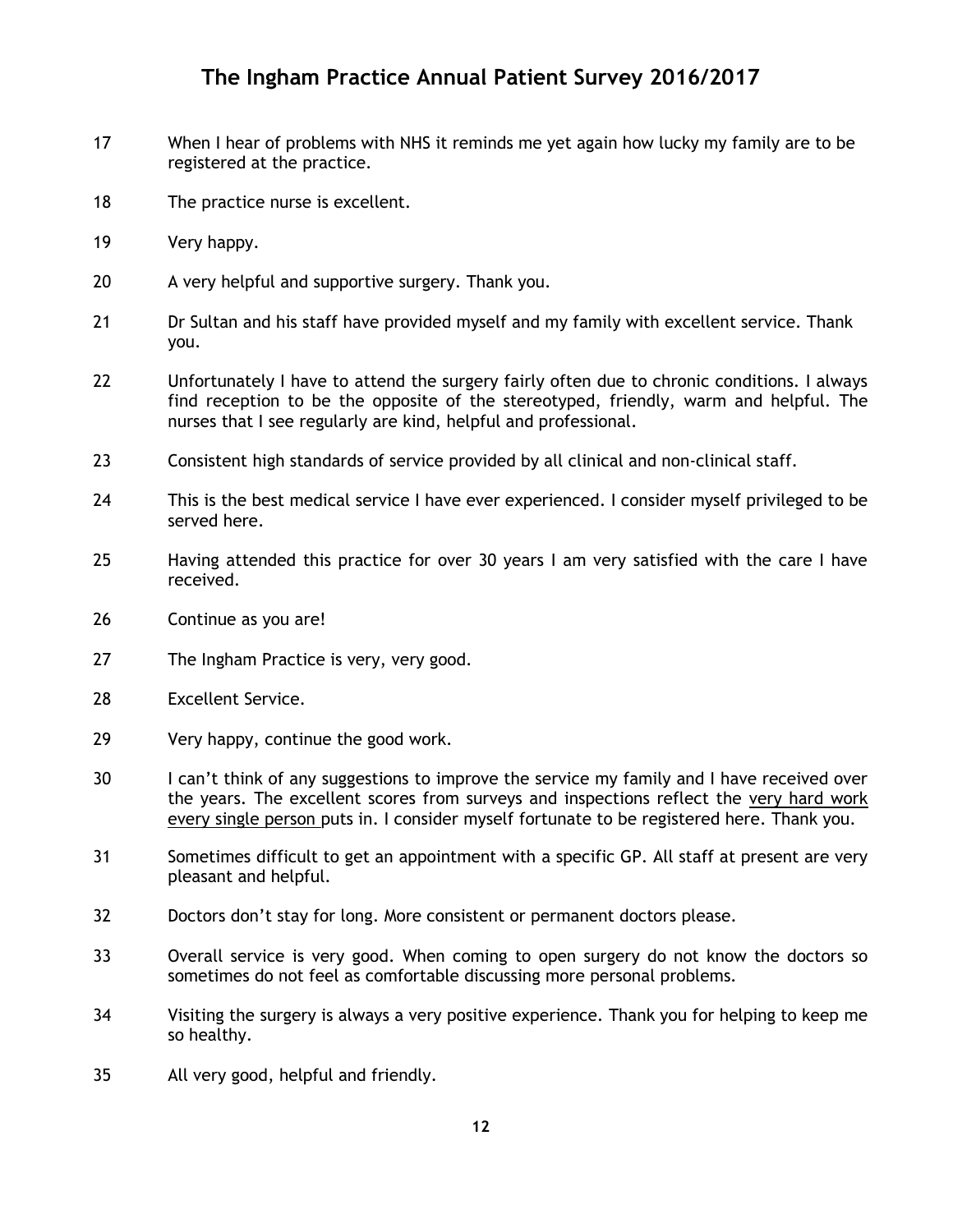- 36 Was not aware of several of your additional services (perhaps a leaflet explaining these from the receptionists would be useful).
- 37 Sometimes the dispensary wait can be long and one member of staff in particular can come across as "grumpy". Access to services however is excellent.
- 38 Rather frustrating that it is nigh impossible to get to see a doctor with an appointment.
- 39 Getting a routine or normal appointment is almost impossible but the walk in clinics do compensate well.
- 40 Longer opening hours and less lead times for appointments to see Dr Sultan.
- 41 Very friendly staff. Always able to see a GP, like the idea of morning walk in surgery. Thank you to all for a great service.
- 42 Always helpful and approachable.
- 43 Would particularly like to acknowledge reception staff. They are so helpful and friendly and always go above and beyond. Find the wait during morning drop in clinic frustrating with one GP. However, I cannot really complain as we're guaranteed to get seen.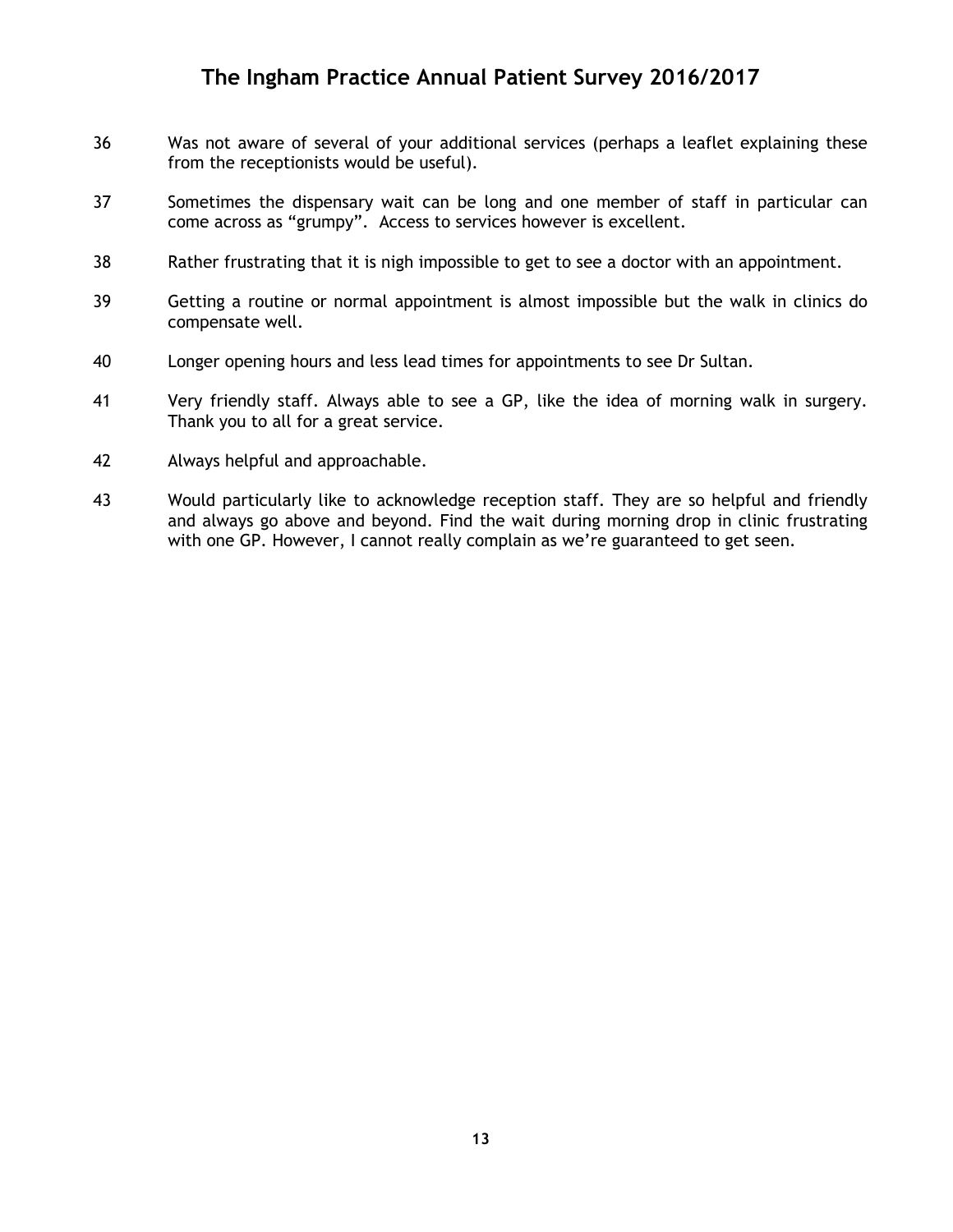#### **Patient Satisfaction Survey 2016/17**

#### **Methodology**

Following agreement of members of the Ingham Patient Participation Group (IPPG), the Practice undertook a patient survey for the year 2016-2017 during the first weeks of August/September/October, using the following approach:

- The survey questions were discussed and agreed by all members of the IPPG and the Practice team. The survey is no longer a requirement of the Direct Enhanced Service but the Ingham Practice and the Patient Group decided that it is good practice to continue with a patient survey. It is important for the Practice to have feedback from patients which in turn supports the Practice to implement any changes and improve services. The Practice is mindful of patients' needs and endeavours to meet their expectations. The survey gives patients an opportunity to raise any issues and make suggestions.
- The survey was handed out to patients on arrival by all receptionists during the first week of August/September/October 2016 which coincided with open flu clinics. This enabled the Practice to target a group of patients who rarely attend the Practice. The patients were asked to complete all questions after their consultation and on-site if possible. Patients were provided with an envelope in which to seal their completed survey. A cardboard box was placed on the reception desk for patients to place their sealed envelopes in.
- The Practice list size is between 3,000 and 4,000 patients. Therefore, the number of questionnaires provided for this survey was 130. This is to ensure the return of at least 80 Questionnaires which is approximately 2% of our Practice population.
- All the questionnaires were handed out to patients on arrival on an ad hoc basis as explained above.
- The box was emptied at the end of each day and the completed surveys were given to the General Manager.
- All sealed envelopes were opened by Molly our New Apprentice and the results were collated. A draft document was prepared for analysis at the IPPG meeting on 24 October 2016.
- After the initial discussion of the draft survey the final survey report will be agreed with the IPPG group and an action plan will be produced to implement any changes if necessary.

The results of this survey will be discussed with the Practice Team at our Annual General Meeting on 21 February 2017 and an action plan will be created and any changes will be considered and implemented accordingly. The full report of the survey will be uploaded to the Ingham Practice website before 31 March 2017. Hard copies will be displayed and made available to patients in the waiting room.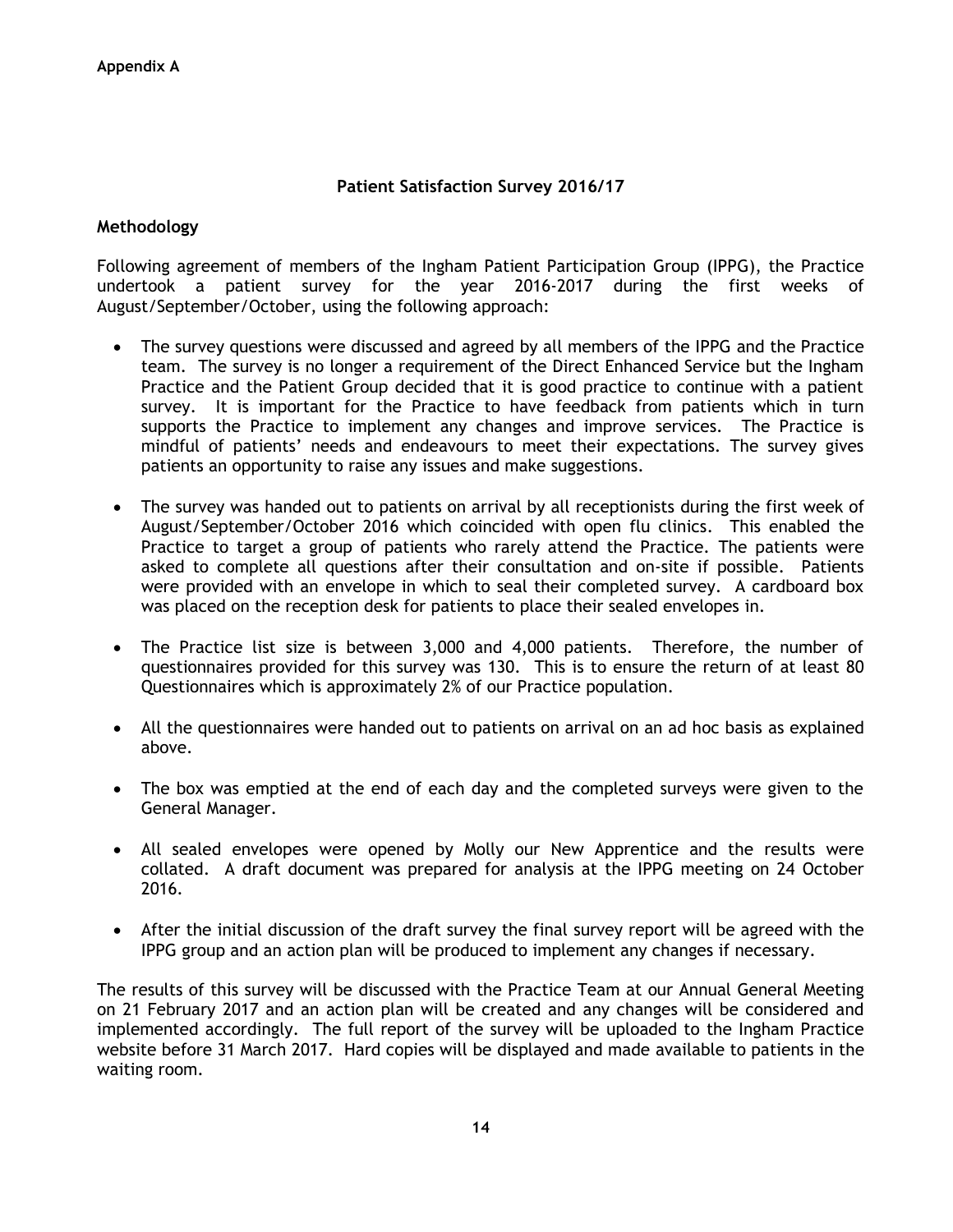

Dr M M Sultan The Ingham Practice, Lincoln Road, Ingham, LINCOLN LN1 2XF Telephone: (01522) 730269 Fax: (01522) 730192 www.theinghampractice.co.uk

Dear Patient

### **The Ingham Practice Annual Patient Survey 2016/2017**

The Practice would be grateful if you would complete this survey by answering ALL of the following questions.

**Patients are NOT identified on the survey form and all information received will be treated anonymously.**

This survey was agreed by the Ingham Practice Patient Group (IPPG). The aim of the survey is to gain the views of our patients regarding the services we currently provide.

The results of the survey will be analysed by the IPPG and the Practice, following which an action plan will be drawn up to address any changes/improvements which can be made. The final report will be available to view on the Practice website and also within the Practice.

Your response to the following questions will provide us with general information about the range of patients who have participated in this survey. Be assured, no one at the practice will be able to identify your personal responses.

#### **Please tick as appropriate.**

| How old are you, in years?                                  |                          |        |                   |                           |
|-------------------------------------------------------------|--------------------------|--------|-------------------|---------------------------|
| Are you?                                                    |                          | Female | Male              |                           |
| How many years have<br>you been attending<br>this practice? | Less than 5 years $\Box$ |        | 5-10 years $\Box$ | More than 10 years $\Box$ |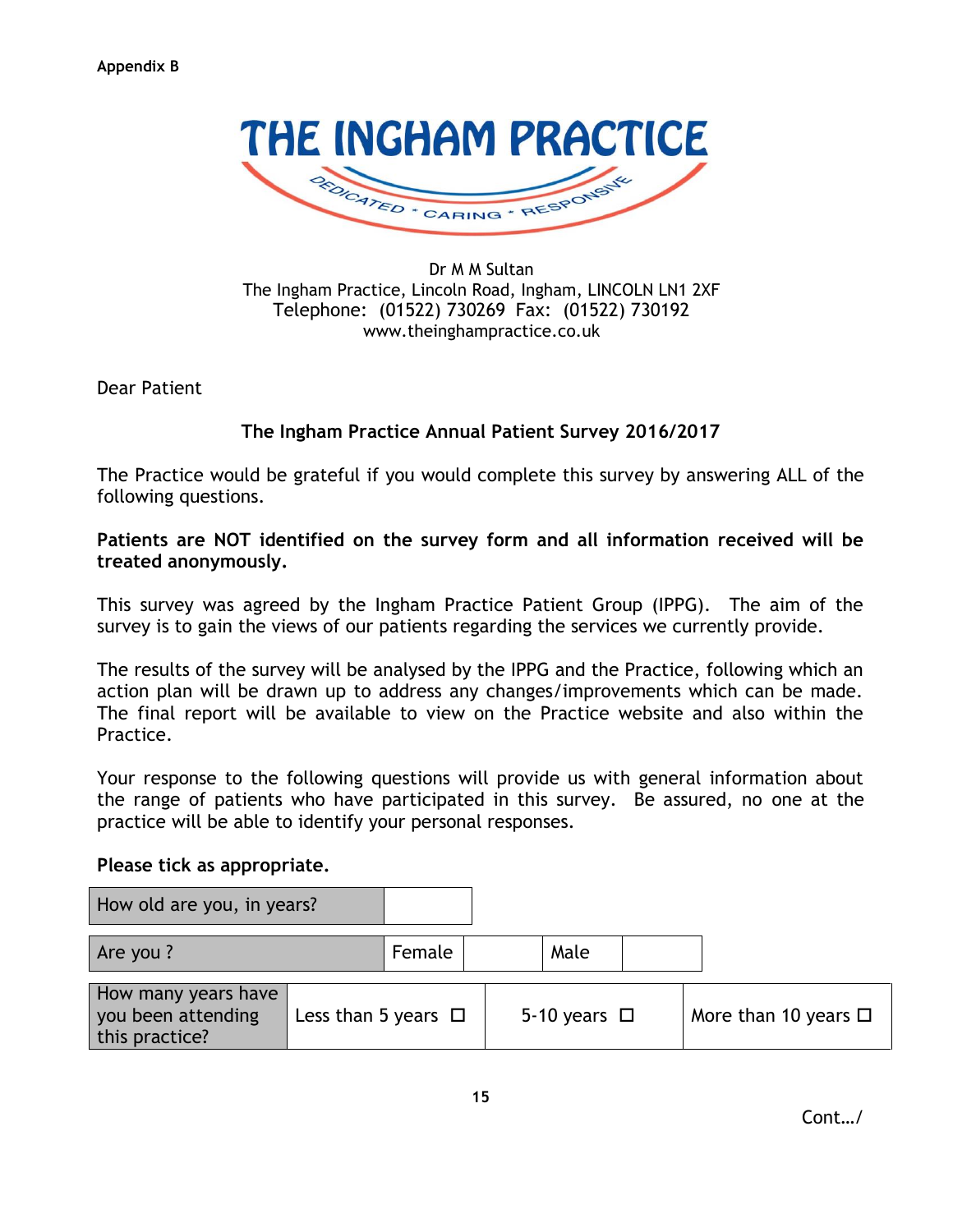**On a scale of 1 – 5 (5= excellent, 4= very good, 3= good, 2= average, 1= poor), please rate the following questions by circling your answer. Please also circle if Not Applicable (N/A).**

1. At your most recent visit to the Practice were you treated with respect and consideration by the GPs and staff?

| GP                    | $\mathbf{1}$ |               | $\overline{3}$          | $\overline{4}$ | 5 | N/A |
|-----------------------|--------------|---------------|-------------------------|----------------|---|-----|
| <b>Practice Nurse</b> |              | $1 \quad 2$   | $\overline{\mathbf{3}}$ | $\overline{4}$ | 5 | N/A |
| Reception             | $1 \quad$    | $\mathcal{P}$ | $\overline{\mathbf{3}}$ | $\overline{4}$ | 5 | N/A |
| Dispensary            |              |               | -3                      | $\overline{4}$ | 5 | N/A |

2. Are you satisfied with the current opening hours of the Practice?

Opening Hours 1 2 3 4 5 N/A

3. How easy is it to make an appointment to see the following healthcare professionals?

| <b>GP</b>                    |  |  | 1 2 3 4 5 N/A |
|------------------------------|--|--|---------------|
| Practice Nurse 1 2 3 4 5 N/A |  |  |               |

4. Are you aware of the following additional services provided at the Surgery even if you do not use them?

#### **Please tick all that apply**

- Dispensary Dispensary Dispensary Dispensary Dispensary Dispensary Dispensary Dispensary Dispensary Dispensary Dispensary Dispensary Dispensary Dispensary Dispensary Dispensary Dispensary Dispensary Dispensary Dispensary
- Cryotherapy Clinic コンピュータ ロンプログラム
- Minor Surgery コンピュータ ロング・コンピュータ ロング・コンピュータ ロング・コンピュータ ロング・コンピュータ ロング・コンピュータ はんしゃ ロング・コンピュータ ロング・コンピュータ はんしゃ
- NHS Health Check DD
- Physiotherapy Clinic コンピュータ ロンドランド ロンドランド
- Chlamydia Screening コンピュータ ロントラン ロントラン ロントラン ロントラン ロントラン ロントラン ロントラン ロントラン ロントラン ロントラン エントラン ロントラン エントラン エントラン エントラン エントランド
- Family Planning Service コンピュータ
- Pulmonary Rehabilitation Review (COPD) □